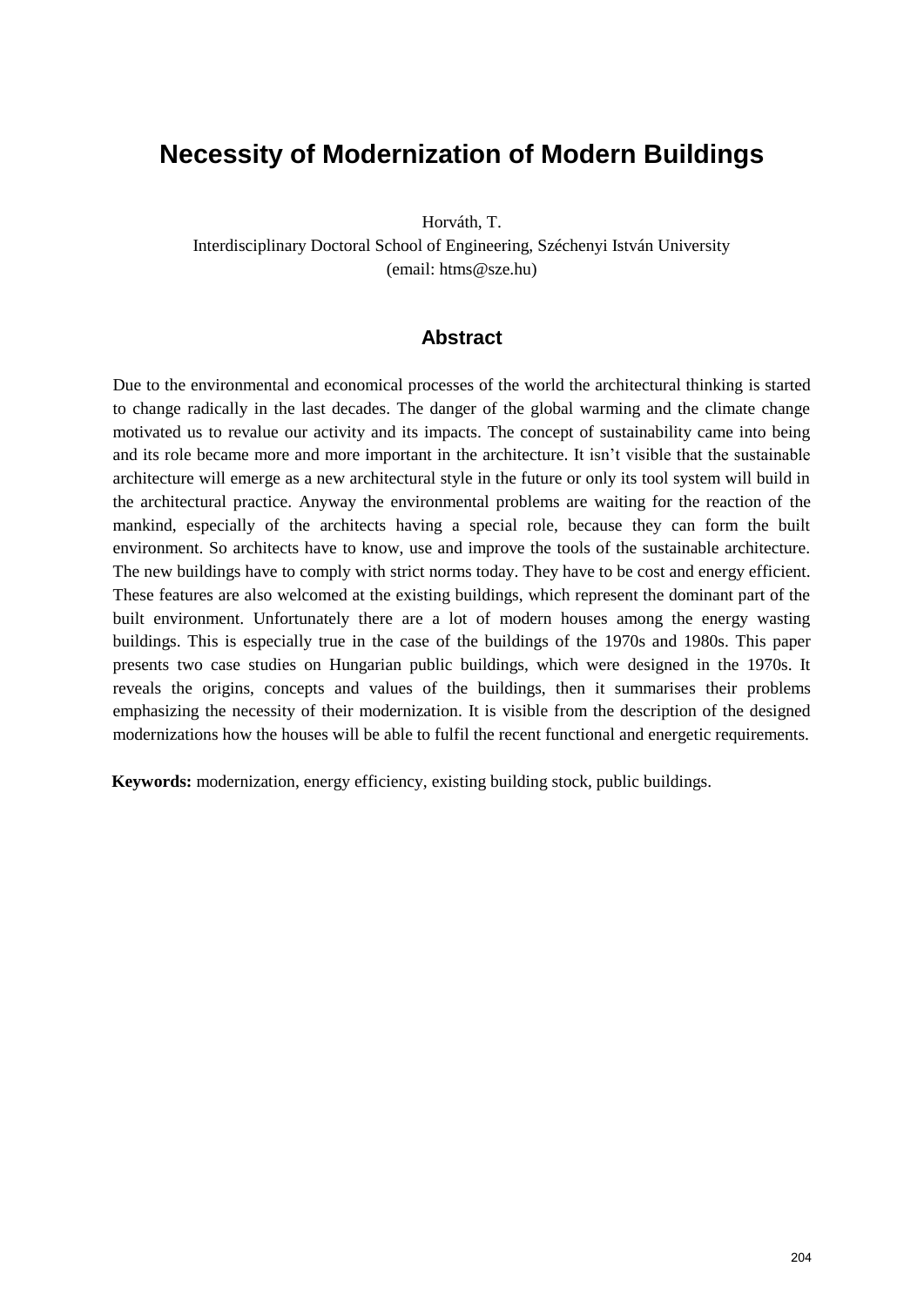# **1. New challenges of architecture**

The contemporary architecture is under pressure. The aspect system of the architectural design is getting more difficult during the last century. It does not mean architects have to mind new aspects, but some requirements existing throughout all ages are as emphasized now as never before in the architectural history. These new emphases have an influence on the character of the buildings, and in some cases these become important elements of the architectural concept.

The energy efficiency of buildings associated with the maintenance cost is a more and more important demand today. At the beginning of its existence humanity started utilizing the gifts of nature. Due to the populating of Earth and the increased demands of the customer society the utilizing of the goods of Earth changed to the exploitation of it, which took humanity on thin ice and threatened with global disaster. This threat is the idea of sustainability originated from. Sustainability is a very complex concept, which came from economics, but nowadays it has got also a social and environmental meaning *(Figure 1)*. According to the usual definition sustainability aims to meet human needs while preserving the environment so that these needs can be met not only in the present, but in the indefinite future, too.



#### Figure 1: Complexity of sustainability

A significant part of the raw material consumption of mankind is related to the production and the maintenance of the built environment. Execution of buildings needs the 40-50% of the raw material consumption of the word in a year and the maintenance of residential and public buildings requires more than 40% of the world energy consumption. Having these facts it is understandable that using of the sustainability principle is important in the architectural design.

In the twentieth century a lot of trends of modernism emerged. After the turn of the century a completely new direction seems to advance on non-aesthetic basis, which is called as sustainable design. But sustainable architecture has to mean more than a new architectural style in all likelihood, the realization of sustainability is a global social demand, which have to influence all architects related to whatever style or direction. By now a lot of concepts were formed in order to reach the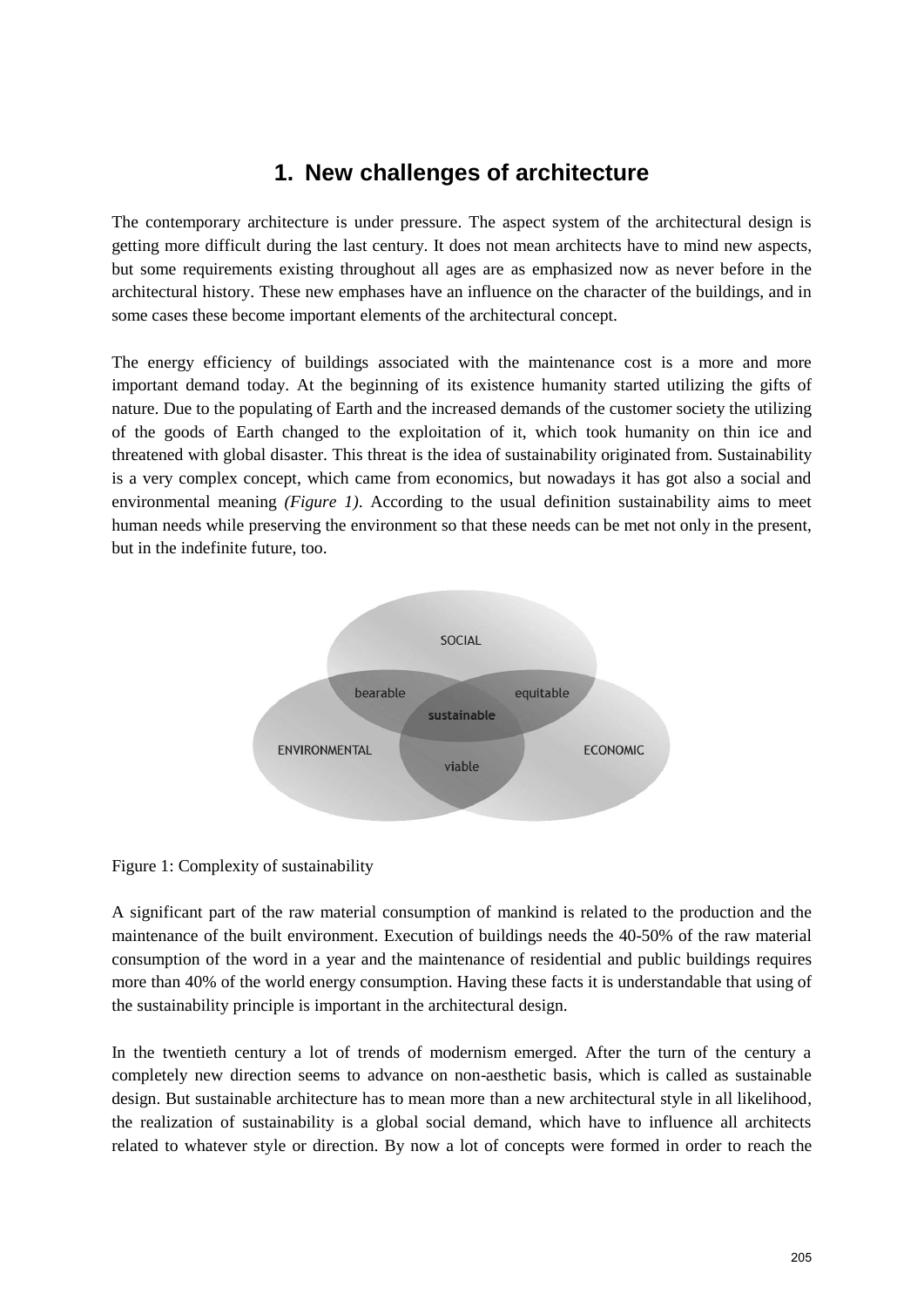sustainability. The two most important concepts are the ecologic architecture and building passive houses. Former one thinks in autonomic settlements living in harmony with their environment. On these settlements the houses are made of natural building materials of the local area corresponding to the average energetic requirements. The energy demand of the whole settlement is usually satisfied in an ecologic and centralized way. In contrast of this the passive house concept thinks in individual buildings. Passive houses can save the heat which was generated inside using special building structures. To reach this goal extremely good heat-insulated building bordering structures, excellent heat-insulating windows and doors, reduced thermal bridges and air-tight details are needed. In this kind of buildings innovative building service system operates in which the heat recovery ventilation is an obligate element.

In the recent architectural practice new buildings are not made according to these sustainable concepts, but the rules become even stricter expressing the demands and possibilities of the society. Therefore new houses are usually built based on much stricter energy aware aspect having a high level of comfort and low maintenance costs. Designing a new building architects have to satisfy indispensable strict demands according to the actual standards.

Usually an existing building cannot fulfil these actual standards so the designers also have the task to determine which features of the building should be improved in which rate. In this view the protected old, historical monuments have moderated demands also in laws and in standards. For modernizing a not protected building the requirements of energy and cost efficiency are quite as strong as at a new building. Because of these strong requirements building modernization is getting to be more and more important and frequent task today. In order to increase the energy efficiency of existing buildings difficult conversions are needed with a lot of trouble. Such problems can be solved only by means of good architectural and structural designing. The physical survival of the buildings can be ensured with their precise renovations besides the spiritual worth, hidden and coded in materials, in spaces, in masses, in forms *(Winkler and Fejérdy, 2005)*.

There are a lot of great masterpieces among the not protected buildings waiting for modernization. The products of modernism are in a special situation. They were made in an architectural age in which structural knowledge increased as never before. The static exploitation of bearing structures reached the extremity. Bearing and dividing structures started to be separated. More and more layers were built in structures having different functions. These changes caused that some modern buildings don"t have so good energy efficiency than the former built ones. The modernization of these buildings will be a very important and interesting object for the architects.

In the main part of this paper two case studies are summarized presenting the necessity and the possibility of the modernization of modern buildings. Both of them are public building for education and they were made in the 1970s. But they represent different architectural values and they have different problems. Therefore the answers for the problems are also different.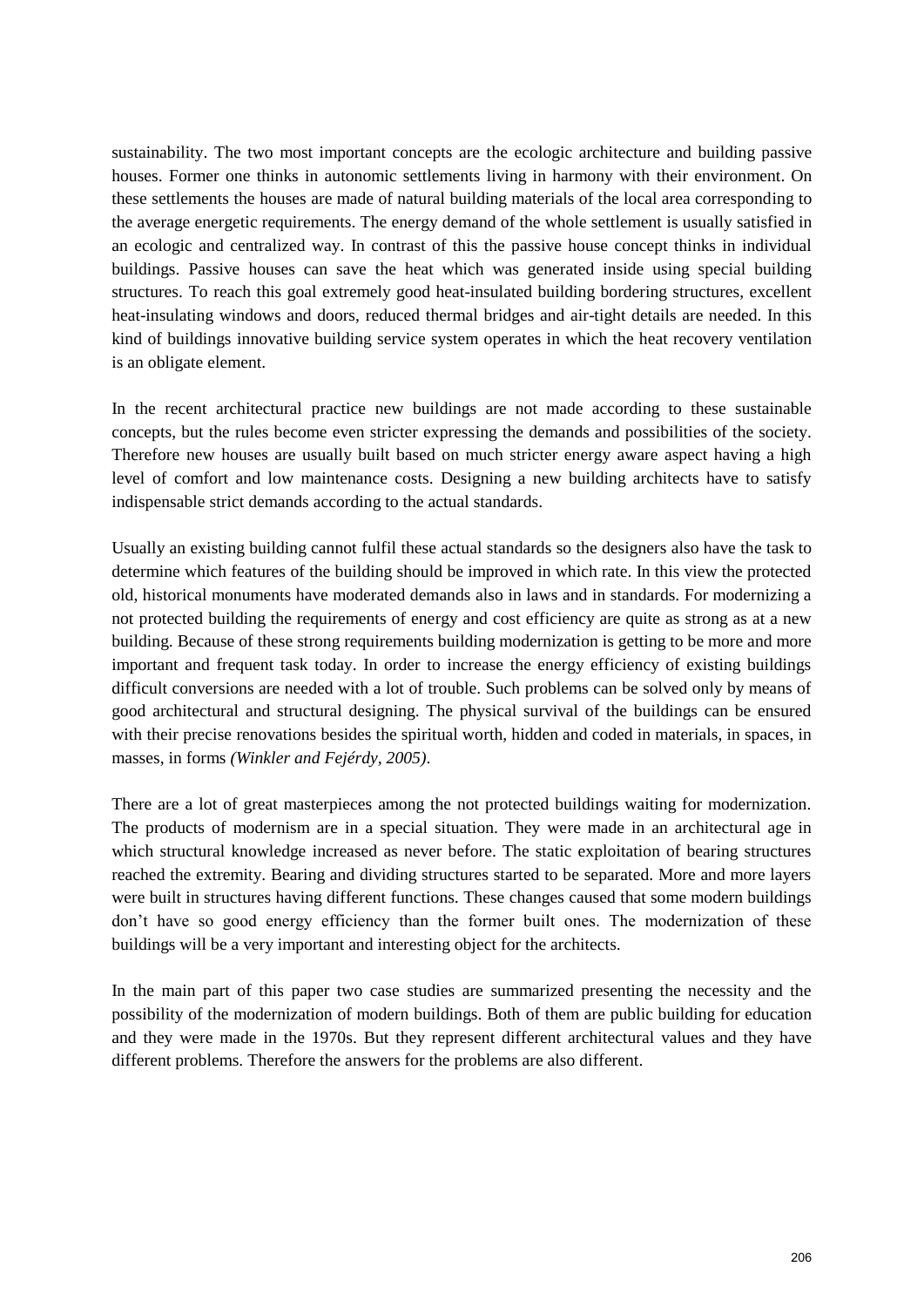# **2. Modernization of herman ottó primary school**

### **2.1 Building description**

The Herman Ottó Primary School is located in Budaörs, in a suburb of Budapest *(Figure 2, 3)*. In summer of 2009 an architectural competition finished which had the goal to find the right way of the expansion and the facelift of school *(Csík, 2009)*. The presented design participated in the competition. It was not remunerated but it was praised its energy aware aspects.

The school is situated on the south downhill of Budaörs, between a panel housing estate and a shopping area and a gardened residential area is on its west side. The surround shows heterogeneous image, but it is good to see that the vegetation is very abounding on the area.



Figure 2, 3: Herman Ottó Primary School in Budaörs

The design of the school was probably made adapting a design of a ready-cut school at the end of the 1970s by the Council Consulting Company of Pest County. On the site of the school the buildings stand in north-south direction. The buildings are situated on the north side and the play-field is on the south side. The school has three parts: an educational building, a kitchen and dining building and a gymnasium. The house bears the marks of the preferred building practise of the era: It was made using a precast reinforced concrete building system so the fixity of the system is clearly visible on the building. The design concentrates only to satisfy the rational demands. It hasn"t enough large and functionally good public spaces. The appearance of the house is very simple. A number of defects can be found in the execution.

#### **2.2 Necessity of modernization**

The modernization of the primary school in Budaörs is enforced by a complex process as it is usual. The reasons of modernization can be classify into two groups: one reason is the physical ageing, which appears in the degradation of structures, the other reason is the moral ageing, which occurs from the changing of the requirements connected to the building. According to the call for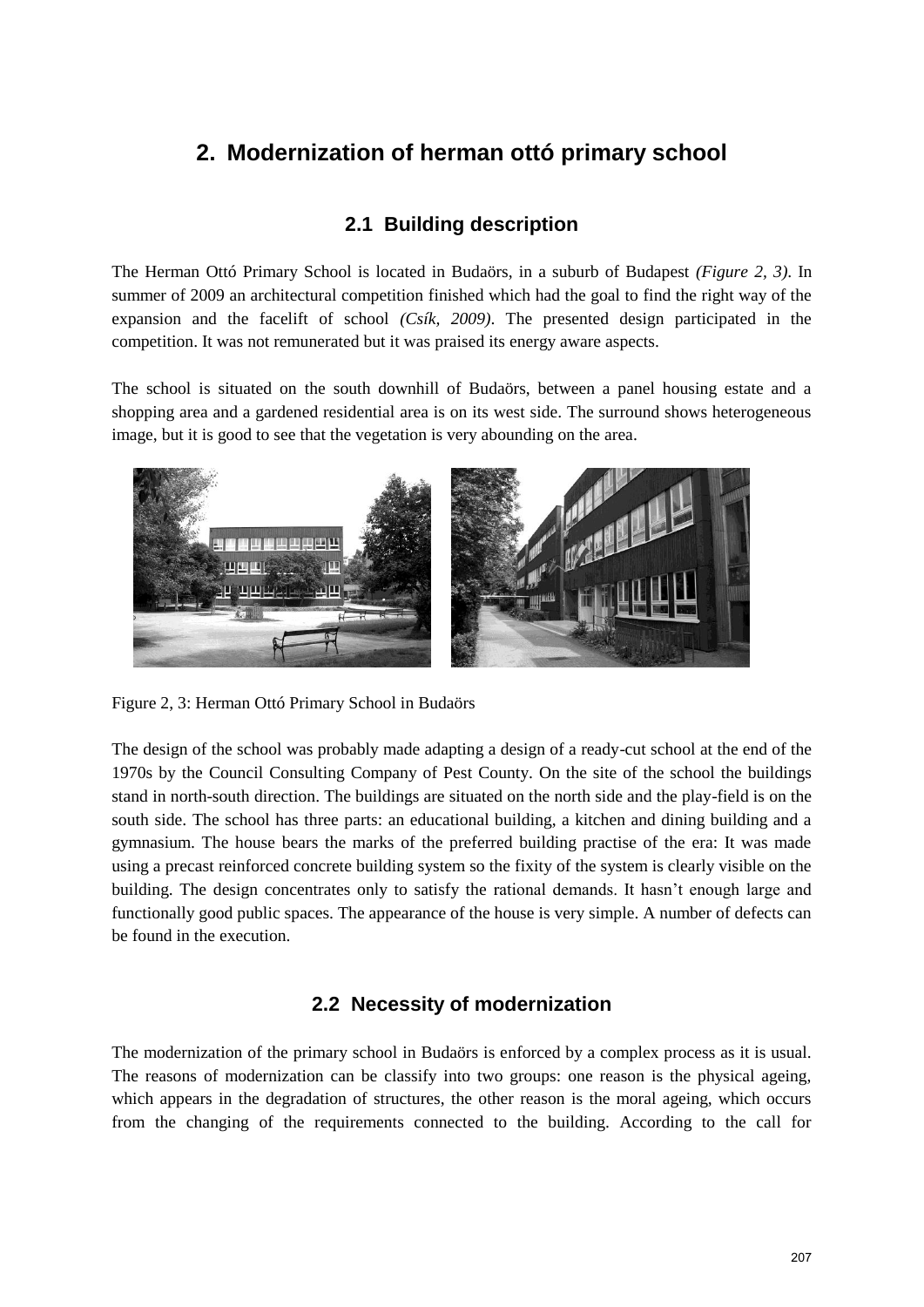competition the main reasons of the modernization belongs to the second group because the house is in a quite good condition *(Csík, 2009)*.

The most important new demands connected to the school are the followings:

- The capacity of the school is not enough.
- In the last years the number of children arriving by car is increased therefore a new entrance is needed.
- The building is not accessible for disabled people.
- The public spaces are small.
- The school doesn't have an entrance hall.
- The area per pupil is low, only 5.21 square meters per person in contrast with the ideal 10 square meters per person.
- Important special classrooms are missing.
- The facade isn't aesthetic.
- There are lots of defects on the prefabricated panels.
- The joints of the frontal panels need revision.
- Windows are outdated.
- The energetic features of the building are disadvantageous.
- The heat insulation was made according to the standards of the 1970's.
- The structural details have medium-strong thermal bridges (Szabó and Nyíri, 1999).

### **2.3 Concept of modernization**

The goal of the architectural competition was to expand the educational building in such a way that the modernization of the whole building would be solved as well. During the designing process of the school for the competition several different aspects were considered, for example: to support of the educational program of the school, to create a harmony between the natural and the built environment, to design a house having low consumption, to meet the sustainability, to design an ergonomic building, to consider the interest of the children, the teachers and the owner. The design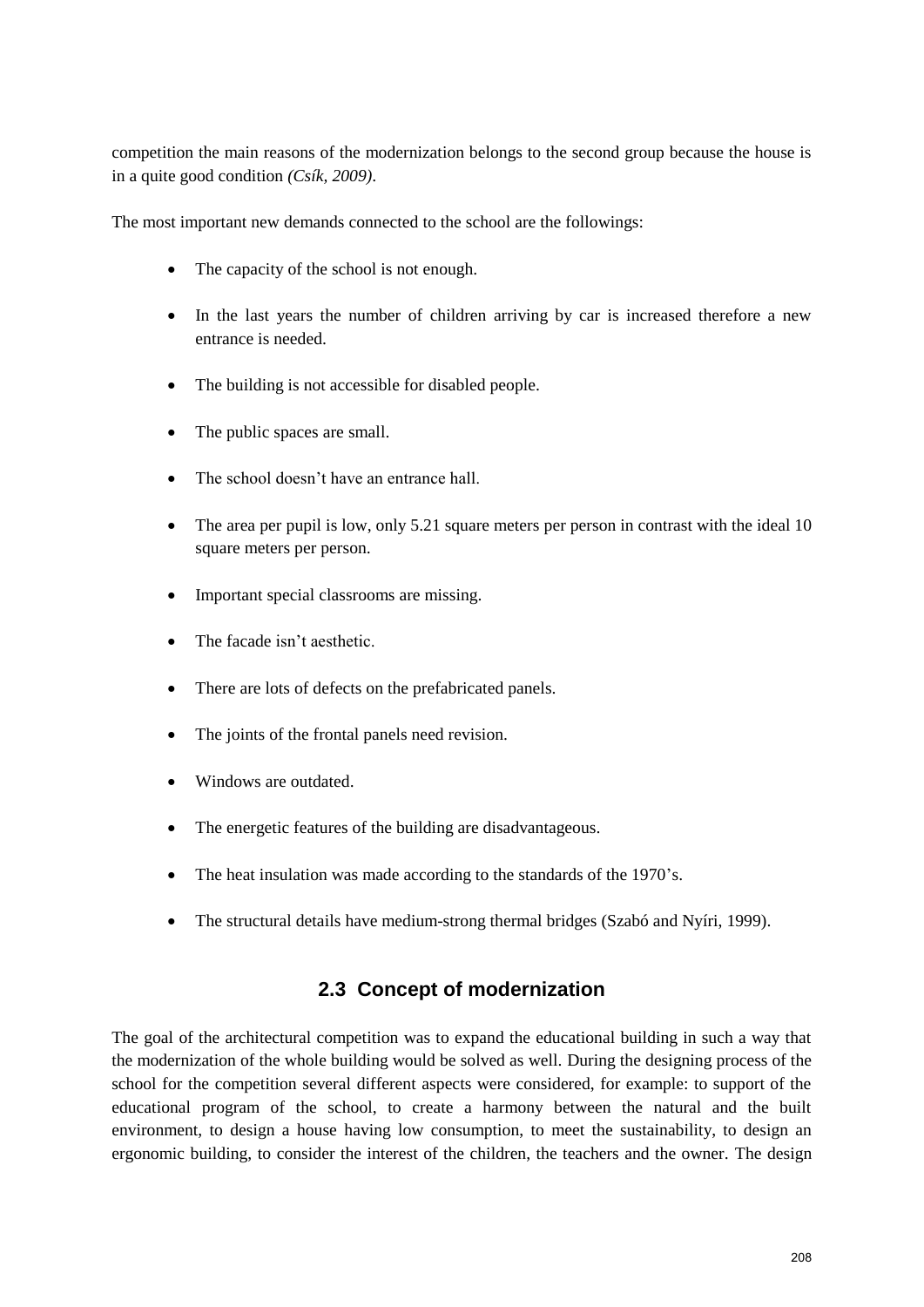thinks over the space organisation, the mass forming and the face-work of the existing building *(Figure 4)*.



Figure 4: Modernized Hermann Otto Primary School

To reach a better functional operation the public spaces are converted: new main entrance is designed on the south end of the building where a new entrance hall is situated having visual connections to the schoolyard and the library as well. The spaces opposite to the staircases get back their original function as lounge, in this way the illumination of the corridors get better. Now some matching functions are located in different places of the building. This situation is eliminated by the reorganization of the functions. The toilets get new place at the north end of the building. In this way valuable places can be used as new classrooms and new up-to-date toilets can be built. The mass of the designed building can be separated into three units. The south one contains the entrance and the important public spaces. The middle one contains the classrooms. And the north one operates as a vertical block with the toilets and the elevator.

The suggested facade modernization has three main goals.

- The design does not suggest removing the frontal panels, but significantly improving the heat insulation of the face-work. In this way no building waste is generated, the heat capacity of the frontal wall is maintained; the execution of the facelift is easier. The existing windows should be replaced to new three-ply ones. In order to reduce the ventilation heat loss artificial ventilation should be provided.
- The main goals of the structural design were to make the solar profit maximal in winter and to reduce the heat admission minimal in summer. Therefore on the external side of the glassing shading structures are installed to regulate the incoming light.
- One of these shading structures is a green facade, which lives in front of the classrooms on a steel framework. This vegetation can solve the shading in a natural way. The green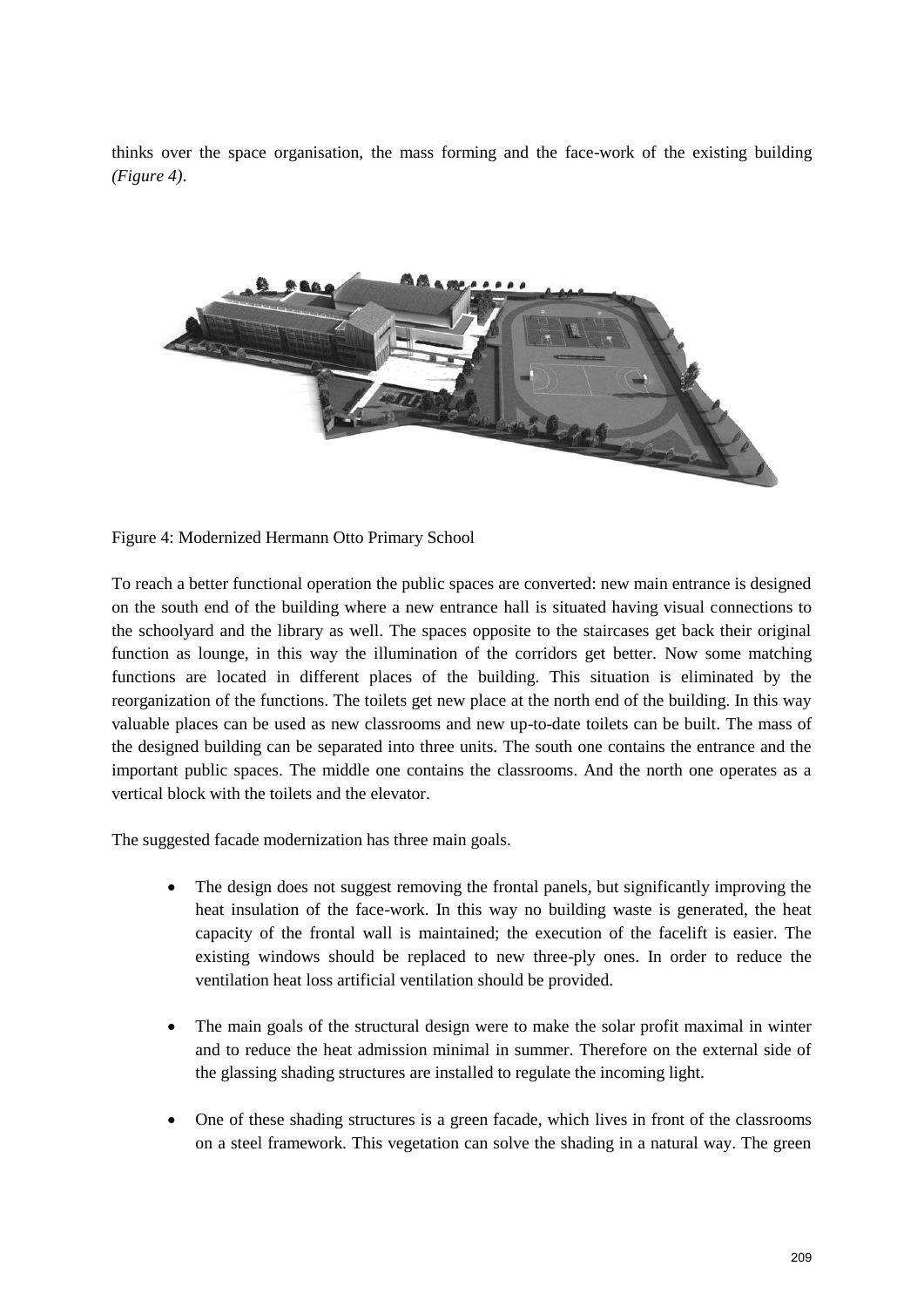facade and the wood covering with its natural colour on the south and north parts of the building are predestined to create harmony between the building and the natural environment.

The building expanded significantly due to the redesign. But the careful structural and mechanical design can reach that the energy consumption of the new house is less than the existing one as the preliminary dates show.

# **3. Modernization of Széchenyi István University**

### **3.1 Building description**

The other examined building is the main building of the Széchenyi István University in Győr beside the river Mosoni-Danube, which was designed in 1969-74 and built in 1971-77 *(Figure 5)*. The building complex of the former college was the biggest educational investment of the decade in the country. One of the major Hungarian architectural and engineering consulting companies, KÖZTI (Public Building Designer Company) was commissioned to design this project (leading architect: Miklós Hofer, structural engineer: Kálmán Z. Horváth) *(Hofer et al, 1975)*.



Figure 5: Main building of Széchenyi István University

The building has a very strong concept and order expressing strictly the spirit of the architectural and historical age in which it was made. Miklós Hofer preparing the design process made a scholarly program analysis in which he considered the communications and telecommunications as the most intensive developing technical sciences. Therefore the possibility of the expansion and the flexibility became his main goals, as he considered the college as a permanently developing and changing organization where buildings were the spatial frames of the changing function *(Hofer et al, 1978)*. In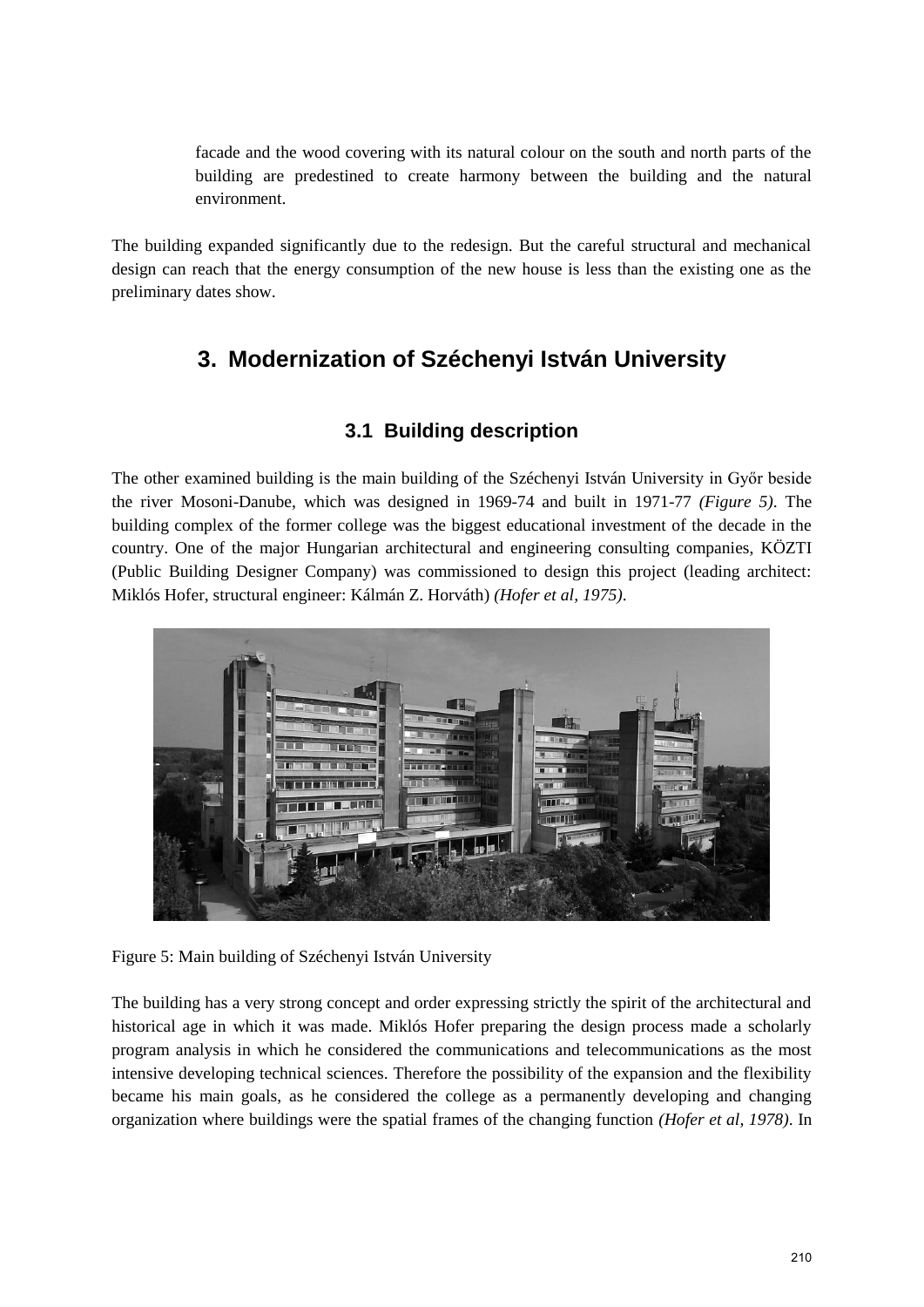addition to this elevated aim the designs had to fit the building-trade of the socialist period, which preferred prefabricated large-sized elements in construction.

According to these principles Miklós Hofer created a functional and (mega)structural composition in which high dual towers were made for non variable, vertical functions and 18 m spread slabs were made between the towers for variable spaces: seminar rooms and offices. The house was formed with four similar units. In each unit the different functions are separated into different levels resulting a terraced cross-section where auditoriums are on the first floor, seminar rooms are on the second and third floors and offices on the other ones. Structures are strongly emphasized in the visual image of the house. Movements of masses and structural units give a deep plasticity of the facades on which the concrete elements appeared with several different surfaces *(Hofer et al, 1975)*.

This building is classifiable as a masterpiece of the movement of New Brutalism. This style emerged mainly based on Le Corbusier's life-work in England in the years of 1950s and 1960s. Later Le Corbusier"s principles returned in England, where Alison and Peter Smithson became the leading advocates of the new movement (McKinstry, 2008). In 1966 the architectural critic Reyner Banham described the purposes of the new style as follows (Banham, 1966):

- the building was a unified, clear and memorable visual image;
- the building exhibited its structures clearly;
- raw, untreated materials got high valuation at the design.

Other architects can also be associated with Brutalism as Ernő Goldfinger, Denys Lasdun, Louis Kahn, John Andrews, Ralph Rapson and Paul Rudolph. Miklós Hofer could get first hand experiences about the principles of New Brutalism in 1962-63 working in London in the architect studio of Ernő Goldfinger *(Marosán, 2000)*. Hofer most important architectural design intent for the educational building was to introduce the enormous structure openly, almost brutally *(Hofer et al, 1975)*. The intent became truth and the concrete structures expressed this brutal aesthetics well. Therefore people usually find the university buildings unfriendly but the profession acknowledged the worth of this design and Miklós Hofer was awarded with the most significant Hungarian architectural tribute, Ybl Prize in 1978 *(Schéry, 1995)*.

### **3.2 Necessity of modernization**

The possibility of the expansion and the flexibility were the main elements of the concept from the beginning so changing of the building was an accepted necessity by designers *(Hofer et al, 1980)*. They thought about the college building as a complex of structures ordered in a hierarchy, which had three levels according to the moral lifetime of elements. By now the university building is almost 40 years old so the revision of the structures and the modernization is surely needed at least related to the secondary and the tertiary categories.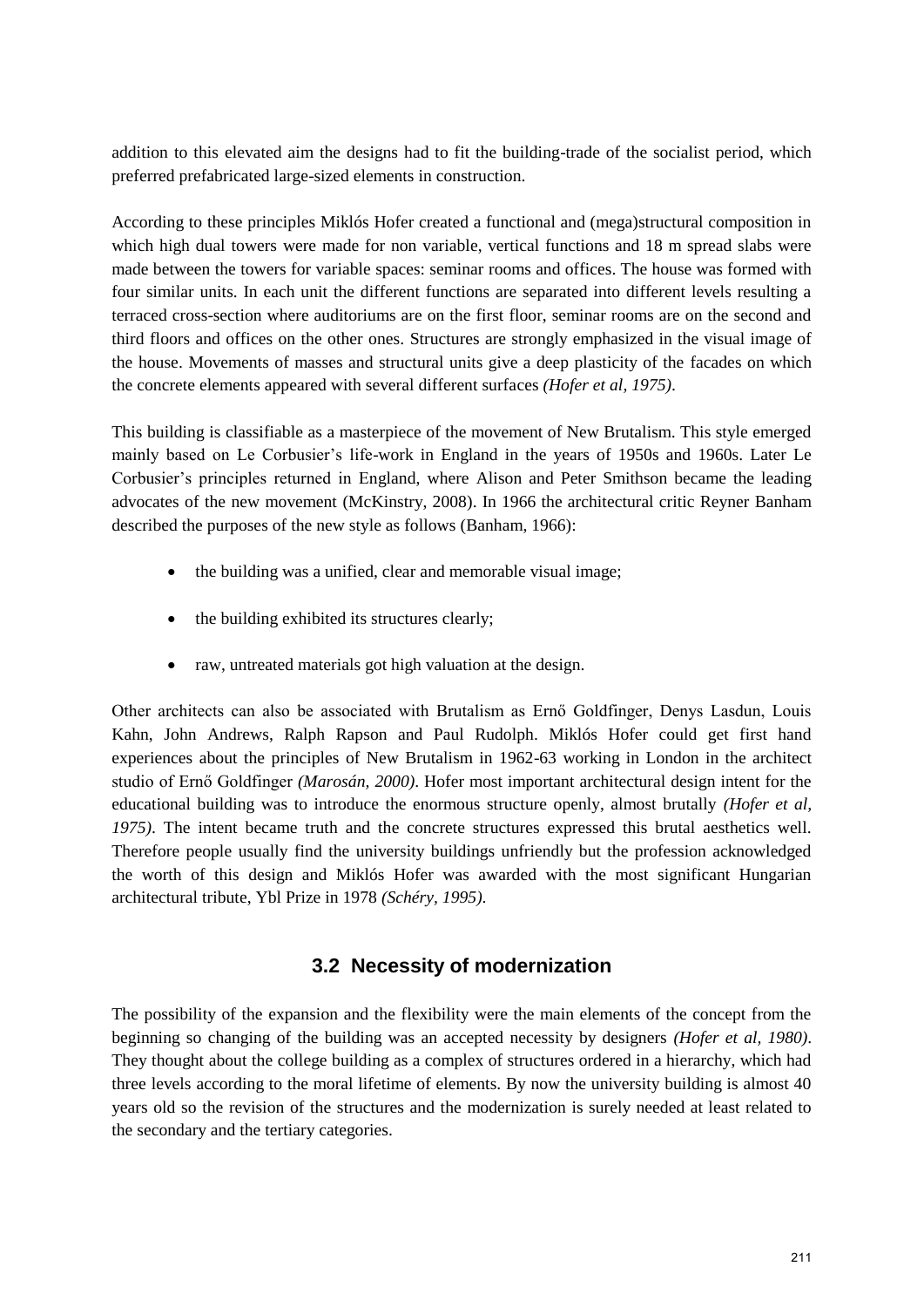Management commissioned a preparing study, which examined the condition of the building and its service systems *(Galambos et al, 2008)*. According to this study the service systems are considerably outdated. Therefore the study suggested changing almost all service networks. But to reduce the maintenance cost the energy wasting structures of the house should be also converted because the way of energy saving is dual: the new service systems will use less primary energy with better efficiency and the produced fewer secondary energy will be saved by the improved thermal shell of the building.

Based on the recommendations of the comprehensive study including chapters about functionality, building constructions *(Zádor, 2008) (Somfai and Molnárka, 2001)*, mechanical and electrical engineering *(Galambos et al, 2008)* and fire protection *(Szűcs, 2008)* university management ordered the architectural plans of frontal modernization. Architectural design should react to several different practical problems caused by the radically changed requirements and degradation. The original solutions of the building structures are equal to the standard of the 1970s and the quality of the execution was almost average. These circumstances and the destructive impact of decades resulted to the actual problematic condition of the building.

Main problems of the building in a short list:

- Several damages of the concrete structures are observable on the facades.
- The designed terrace roofs are still not walkable.
- Flat and terrace roofs often leaked.
- Whole facade shows almost homogeneously significant heat losing.
- Structures have strong thermal bridges.
- Complete external heat insulation is strongly recommended.
- Heat insulation of the window structures is poor, glasses are blurred.
- Steel windows have not sealing between the window frame and the casement.
- Steel frames of windows started corroding.
- Windows of rooms are designed with a special unpractical vertical section.
- Southern windows should be designed with external shadowing.
- Acoustic problems make difficult the education in the seminar rooms.
- Building is not able to fulfil the recent fire protecting requirements.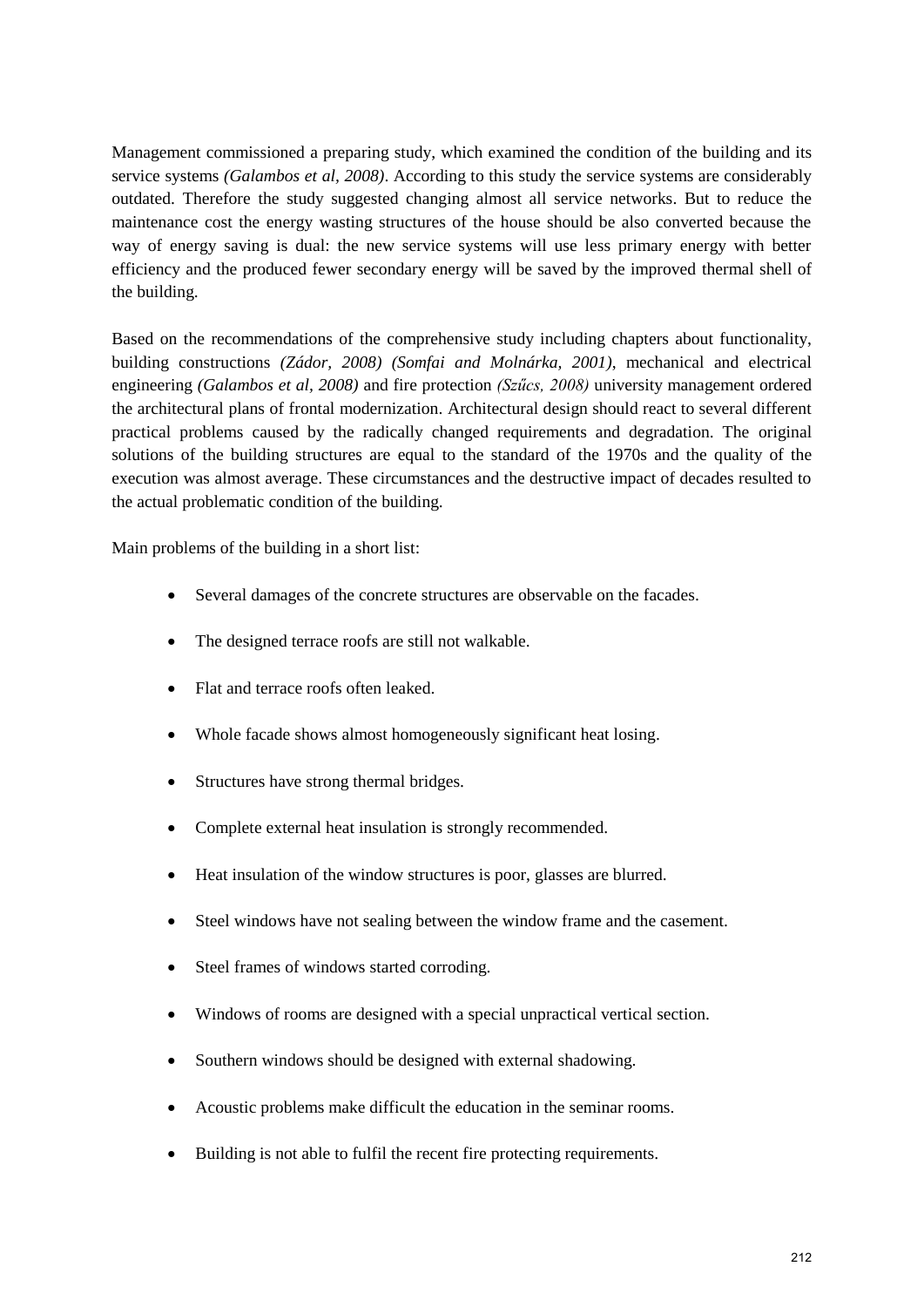- Building has to be divided into four fire-sections.
- Conditions of the safe escape at an emergency should be improved.

### **3.3 Concept of modernization**

The architectural design job focused on the frontal modernization of the educational building reacting all aforementioned practical aspects which were related to this part of the conversion (leading architect: Attila Bodrossy, Tamás Czigány). Architectural design had to find out solutions of the existing problems so that the architectural quality of the building would not be changed significantly. Therefore the main goal of the architectural redesign was to save the spirit of the building (Cságoly, 2006), which was possible if the way of the conversion had emphasized the original concept of the house (Figure 6). Keeping the following conceptual elements was the most important objects to reach this goal in the case of this building:

- to keep the contrast between vertical and horizontal functions, which appeared in the building as double towers and floors between them;
- to keep the visibility of the heaviness of elements, which are originally made of concrete, but they will be covered with the needed external heat insulation;
- to keep the character of a building made of precast panels having gaps between the elements;
- to keep the deep plasticity of the facade, which is given from the movements of masses, from the formation of the towers and from the double breaking of the windows vertical section.



Figure 6: Modernized north elevation of Széchenyi István University

This redesign of the house planed an exterior continuous thermal shell around the building. The bounding structures of the house are redesigned to fulfil the current requirements of the Hungarian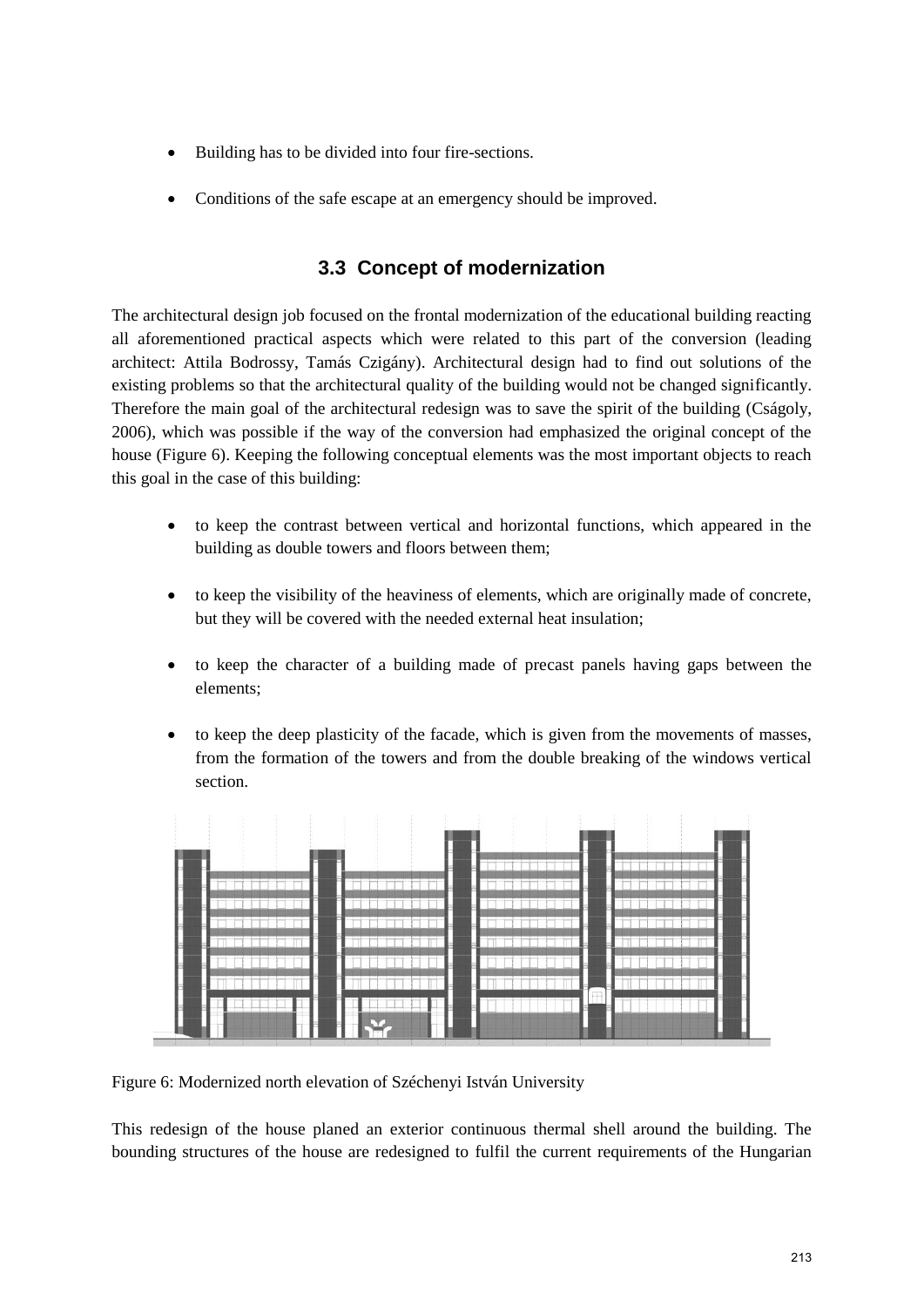decree with a big allowance. The over-fulfilment is about 120-140%. The heat insulation is uniform on each structure, so thermal bridges are eliminated.

Unfortunately the task doesn't allow preserving the concrete of the frontal structures as visible material so such covering should be selected which can give a similar impression as the fair-face concrete. The manufacture of new prefabricated concrete covering would be an ideal, but very expensive, solution of this problem so designers have to select a kind of light, thin frontal panel system. Fibre-cement boards have good fire-resistance so the application of it seems to be the favourable. According to the architectural goals of the facelift the panels are used in two different tones of grey to keep the contrast between the vertical and horizontal functions. The tones can intensify the visibility of the heaviness of the elements as well. Fibre-cement face work is mountable with smaller panels, so the gap image of the fronts will be denser than the original was. Therefore the fronts are designed using two types of gap: a normal thin gap and a stronger one to sign the levels of the floors.

In the designed frontal modernization the window structures are completely renewed with aluminium framed windows and curtain wall structures. These up-to-date products will be able to radically reduce the heat loss of the building. The double breaking seminar room and office windows are removed in the plans, but to keep the plasticity of the facade the new window structures are mounted in a deep position over the around heat insulated parapet panels. The building has more fix windows than before because of some reasons of heat insulation and fire-protection. On the southern fronts the windows get external blinds as shading devices to protect the rooms from the heat of the summer sun.

# **4. Conclusion**

Although both presented projects are modernization tasks, they seem to be completely different. Both modernized buildings are public buildings for education, so the connected rules and requirements are quite similar. They were made in the same age, during the socialist era of Hungary. This time using of large-sized precast reinforced concrete elements were preferred in the building trade by the government. These buildings are designed under this pressure, so the used structures show several similarities. Houses are about 30-40 years old and they are still in use despite to some functional problems, which need some modification or sometimes expansion. This continuous operation is the cause, why the idea of demolition and building of a new house was not raised as an issue, this can value up the worth of the structures. Structures have several defects, but in both cases the renovation seems to be economical. The energetic modernization of the buildings, the consequent heat-insulation and the change of service systems, hold out to save about 40% of the energy cost. Due to these reasons the execution of the modernization is expectable in the near future.

The studies illustrate well, that the decision about the modernization is a mainly financial question. Reviewed the scopes of modernization they can be ordered into three categories by their purpose. These three categories are: comfort, safety and economy. The categories are in similar relation with us as those three parts of the determination of sustainability: social, environmental and economical. Positioning the actions in this system there is no one which has only an economic aim, but it is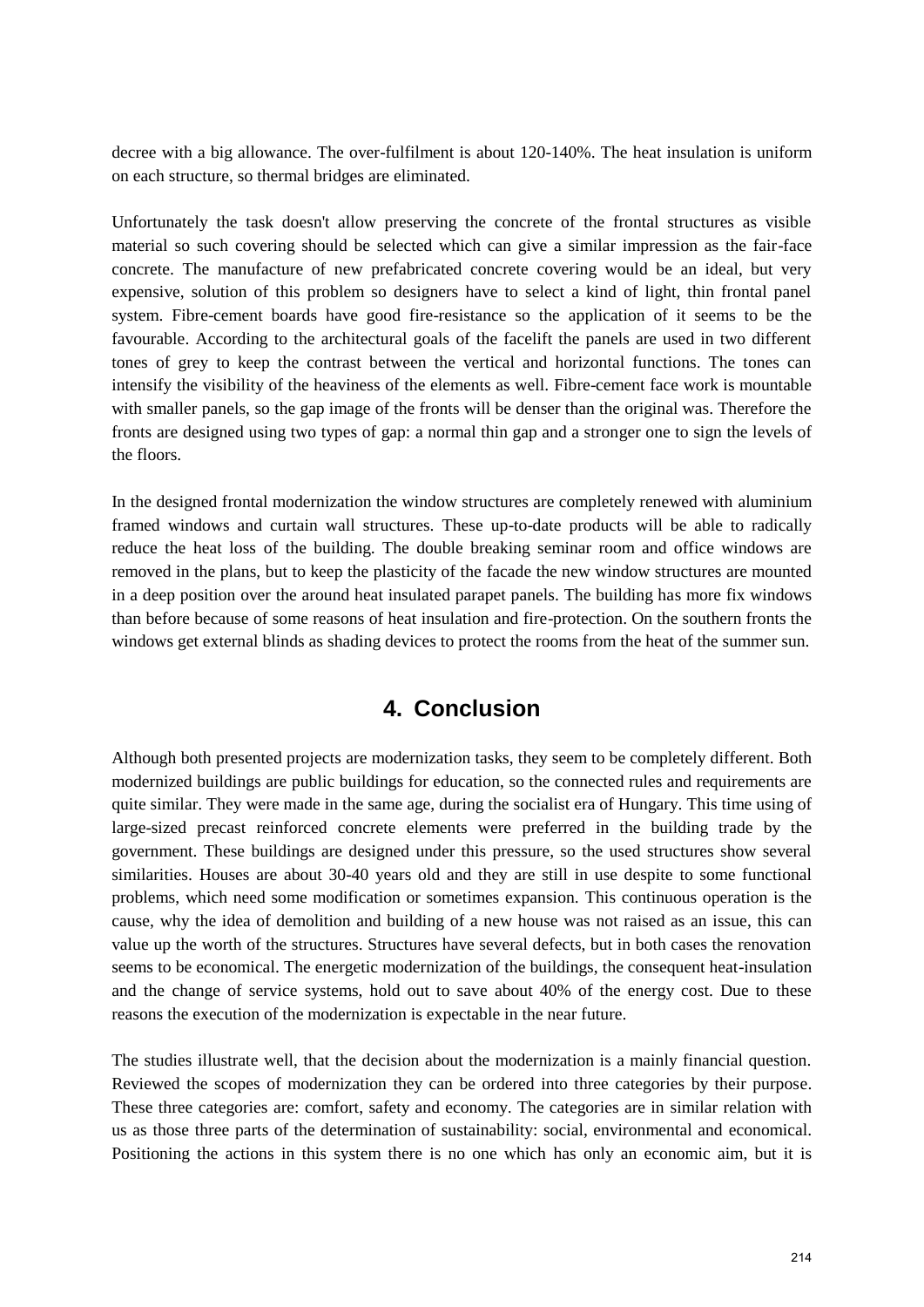clearly visible that the most important tasks have a strong economic impulse. If an action is reversionary that has better chance to be realized. So modernization is mostly an economical stress *(Figure 7)*.



Figure 7: Scopes of modernization

The differences of the two projects are few in number, but they are significant. First the motivation of the modernization is other and other. The school has mostly moral degradation, and it needs new area for the education. The school management wants to do the frontal modernization together with expansion. In case of the university the physical degradation plays the major role. University management commissioned the design of the modernization to improve the physical condition of the building. Questions of moral degradation are in the second position in this design.

The two buildings represent different architectural values. The school is a ready-cut building in contrast with the university which is an individual design. At the modernization of the school designers could concentrate the functional problems and they could modify the building if it had been favourable. The university with its size, significance and its elevated architectural concept is an important building in the Hungarian architectural history. Recognising this situation the concept of the modernization concentrated to keep the original character of the university as it was possible.

As these case studies show nowadays the architects stand before a new and interesting job in which the buildings of the near past have to be modernized according to the recent requirements. Good solutions for this kind of problems can be found only by responsible decisions overviewed all aspects of the building waiting for modernization.

# **References**

Banham R (1966) *The new brutalism: ethic or aesthetic?* London, Architectural Press